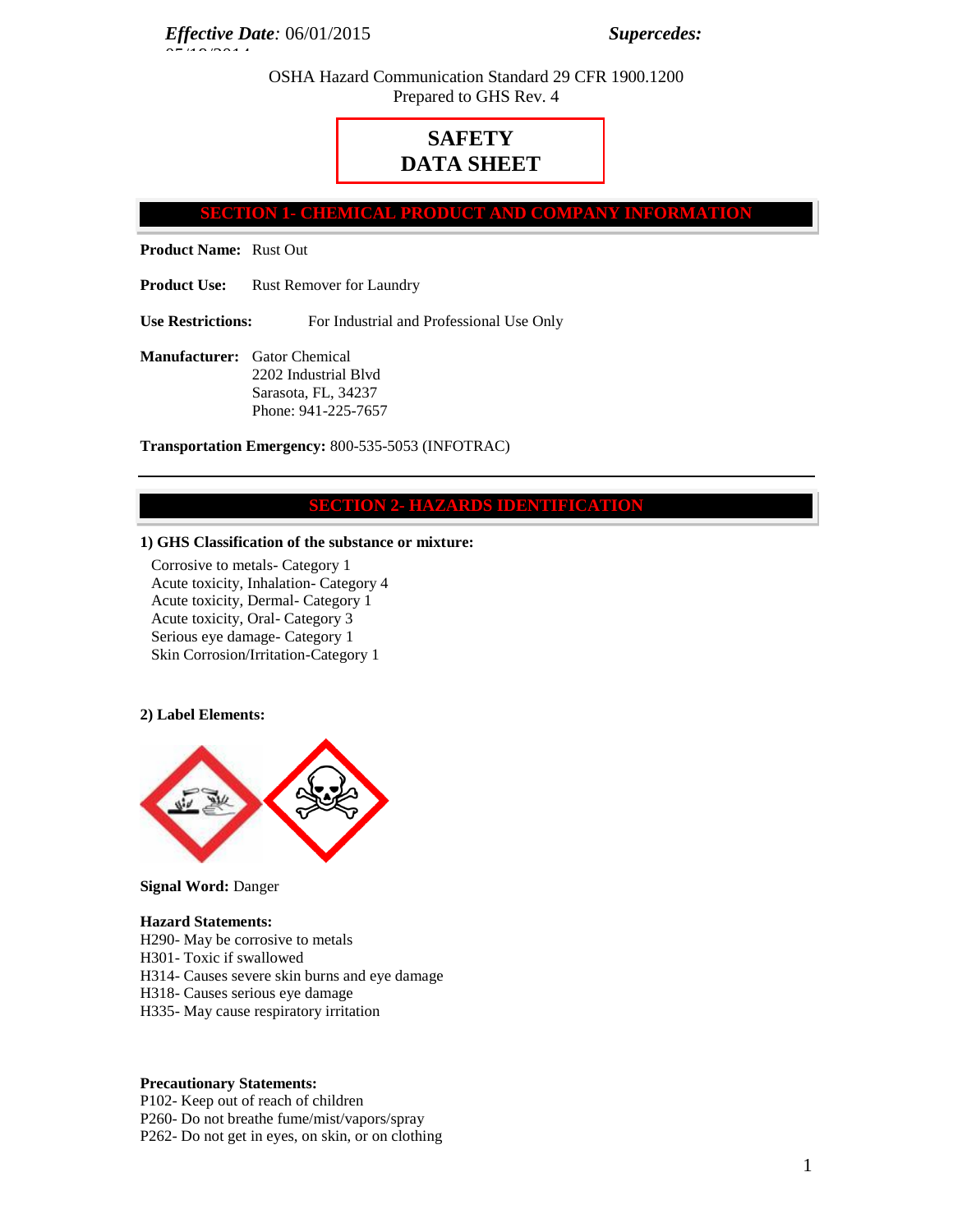P264- Wash skin thoroughly after handling P270- Do not eat, drink or smoke when using this product. P280- Wear protective gloves/protective clothing/eye protection/face protection.

### **Response Statements:**

P303+P353+P361+P363- IF ON SKIN (or hair): Take off immediately all contaminated clothing. Rinse skin with water/shower.

P305+P351+P338- IF IN EYES: Rinse cautiously with water for several minutes. Remove contact lenses if present, and easy to do so. Continue Rinsing.

P304+P340 IF INHALED: Remove person to fresh air and keep comfortable for breathing. P301+P310+P330+P331 - IF SWALLOWED: Immediately call a POISON CENTER or doctor/physician.

Rinse mouth. Do NOT induce vomiting.

## **Storage and Disposal Statements:**

P405- Store locked up.

P501- Dispose of contents/container in accordance with local/regional/national regulation.

## **Other Hazards:**

OSHA HCS 2012- Under United States Regulations (29 CFR 1910.1200 - Hazard Communication Standard), this product is considered hazardous.

# **SECTION 3- COMPOSITION/INFORMATION ON INGREDIENTS**

**Chemical/Common Name CAS # PERCENTAGE HAZARDOUS** Hydrofluoric Acid 7664-39-3 1-5% Yes

## **SECTION 4- FIRST AID MEASURES**

**Inhalation:** If affected, remove individual to fresh air. If breathing is difficult administer oxygen. If breathing has stopped, give artificial respiration. Keep person warm and quiet and obtain medical attention. **Skin:** Immediately flush affected area with lots of water for at least 2 minutes. Remove contaminated clothing and wash before reuse. Consult a physician**.** 

**Eyes:** Flush immediately with large quantities of running water for at least 5 minutes. Obtain medical attention.

**Ingestion:** Immediately give a lot of water. Do NOT induce vomiting. Never give anything by mouth to an unconscious person. Obtain immediate medical attention.

# **SECTION 5-FIRE FIGHTING MEASURES**

**Flash Point:** None to boiling **Autoignition Temperature:** Non combustible **Lower Explosive Limit:** N/A **Upper Explosive Limit:** N/A

**General Hazards-**

Fire: Product is not flammable or combustible. **Suitable Extinguishing Media:** As required to fight surrounding fire. **Fire Fighting Procedures:** Wear self contained breathing apparatus for fire fighting if necessary. **Unusual Fire and Explosion Hazards:** None known **Hazardous Combustion Products:** None known

# **SECTION 6- ACCIDENTAL RELEASE MEA**

**Personal Precautions:** Wear appropriate protective equipment including respiratory protection as conditions warrant. Do not touch or walk through spilled material. Do not touch damaged containers or spilled material unless wearing appropriate protective clothing.

**Emergency Procedures:** As an immediate precautionary measure, isolate spill or leak area for at least 50 meters (150 feet) in all directions. Keep unauthorized personnel away. Stay upwind. Ventilate closed spaces before entering.

**Environmental precautions:** Avoid run off to waterways and sewers.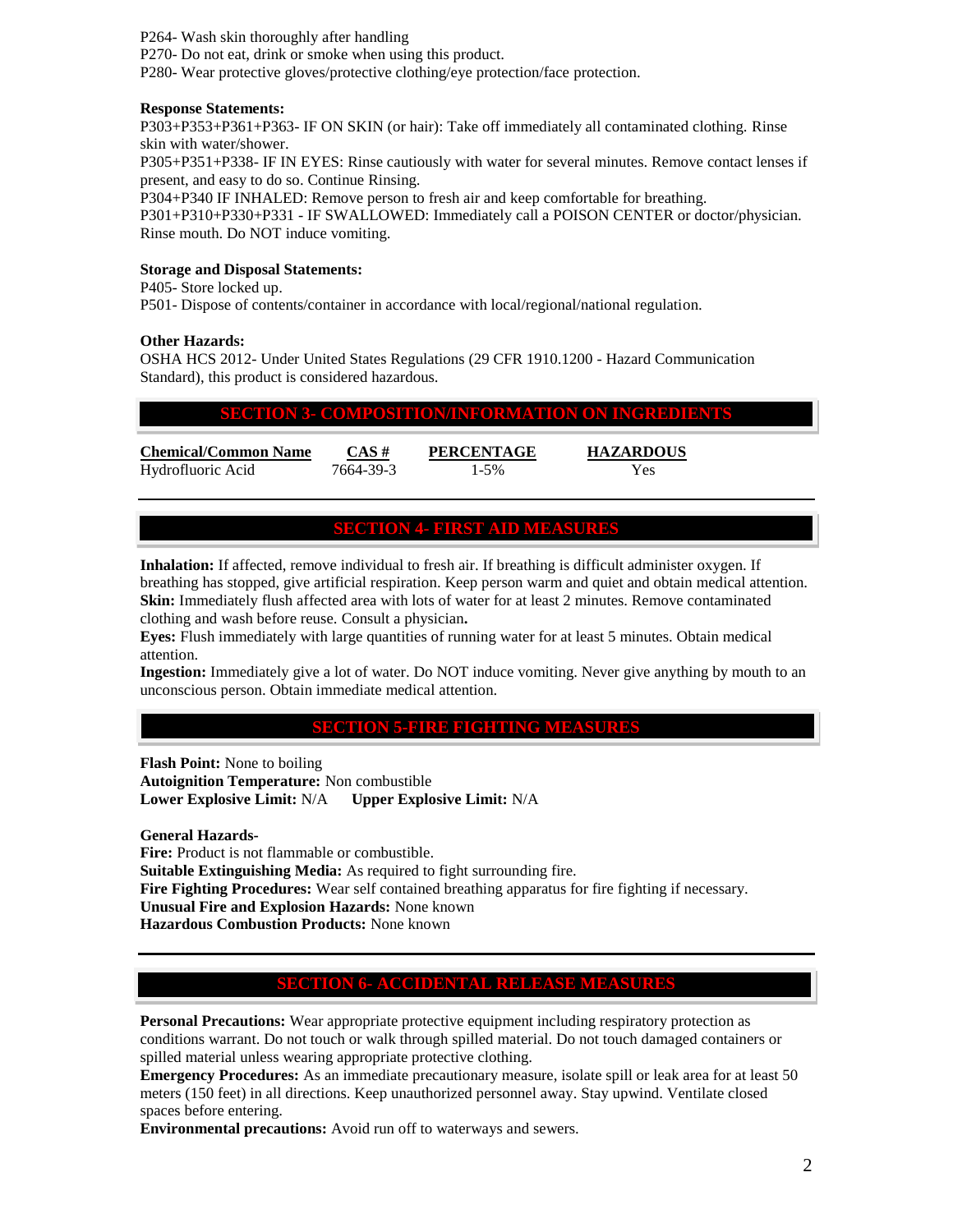**Methods and material for containment and cleaning up:** Stop leak if you can do it without risk. Absorb or cover with dry earth, sand or other non-combustible material and transfer to appropriate waste disposal container.

## **SECTION 7- HANDLING AND STORAGE**

\_\_\_\_\_\_\_\_\_\_\_\_\_\_\_\_\_\_\_\_\_\_\_\_\_\_\_\_\_\_\_\_\_\_\_\_\_\_\_\_\_\_\_\_\_\_\_\_\_\_\_\_\_\_\_\_\_\_\_\_\_\_\_\_\_\_\_\_\_\_\_\_\_\_\_\_\_\_\_\_\_\_\_\_\_\_

#### **Precautions for safe handling:**

Avoid contact with skin and eyes by wearing protective clothing and equipment. Avoid inhalation of vapor or mist. Use only with adequate ventilation.

#### **Conditions for safe storage:**

Keep container tightly closed in a dry and well-ventilated place. Store away from acids, acidic materials and oxidizers. \_\_\_\_\_\_\_\_\_\_\_\_\_\_\_\_\_\_\_\_\_\_\_\_\_\_\_\_\_\_\_\_\_\_\_\_\_\_\_\_\_\_\_\_\_\_\_\_\_\_\_\_\_\_\_\_\_\_\_\_\_\_\_\_\_\_\_\_\_\_\_\_\_\_\_\_\_\_\_\_\_\_\_\_

## **SECTION 8- EXPOSURE CONTROLS/PERSONAL PROTECTIO**

#### **Control Parameters:**

| Component         | CAS #     | <b>ACGIH Exposure Limits</b> | <b>OSHA Exposure Limits</b> |
|-------------------|-----------|------------------------------|-----------------------------|
| Hydrofluoric Acid | 7664-39-3 | 5 ppm<br>ບ.ບ                 | ppm                         |

#### **Personal Protective Equipment-**

**Respiratory protection:** In case of insufficient ventilation, wear suitable respiratory equipment. Follow the OSHA respirator regulations found in 29 CFR 1910.134. Use a NIOSH/MSHA approved respirator if exposure limits are exceeded or symptoms are experienced.

**Hand protection:** Wear protective gloves made from the following materials- nitrile rubber or polyethylene. Dispose of contaminated gloves after use in accordance with applicable laws and good laboratory practices. Wash and dry hands.

**Eye Protection:** Wear safety glasses with side shields.

**Skin and Body Protection:** Where extensive dermal exposure may be expected, either a chemical suit or chemical apron will be needed.

**Hygienic Practices:** Handle in accordance with good industrial hygiene and safety practice. Wash thoroughly with soap and water after handling and before eating, drinking, or using tobacco. Safety shower and eye wash should be available close to work areas.

# **SECTION 9- PHYSICAL AND CHEMICAL PROPERTIES**

| Appearance:                        | Clear Liquid     |
|------------------------------------|------------------|
| Odor:                              | Sharp            |
| <b>Odor Threshold:</b>             | N/D              |
| <b>Melting Point:</b>              | N/D              |
| <b>Solubility in Water:</b>        | Complete         |
| <b>Boiling Point:</b>              | $230^{\circ}F$   |
| <b>Specific Gravity (WATER=1):</b> | 1.00             |
| <b>Vapor Pressure (mmHg):</b>      | N/D              |
| <b>Vapor Density (AIR=1):</b>      | N/D              |
| <b>Evaporation Rate (WATER=1):</b> | Approaches water |
| Flash Point (C.O.C.):              | None             |
| $pH (1\% w/w in water):$           | $1.0 - 1.5$      |
|                                    |                  |

# **SECTION 10- STABILITY AND REACTIVITY**

**Reactivity**: No data available

**Stability:** Stable under recommended storage conditions.

**Material to Avoid:** Avoid contact with alkalis and strong oxidizers such as permanganate, chlorine, ect. **Hazardous Polymerization:** Will not occur

**Hazardous Decomposition Products:** None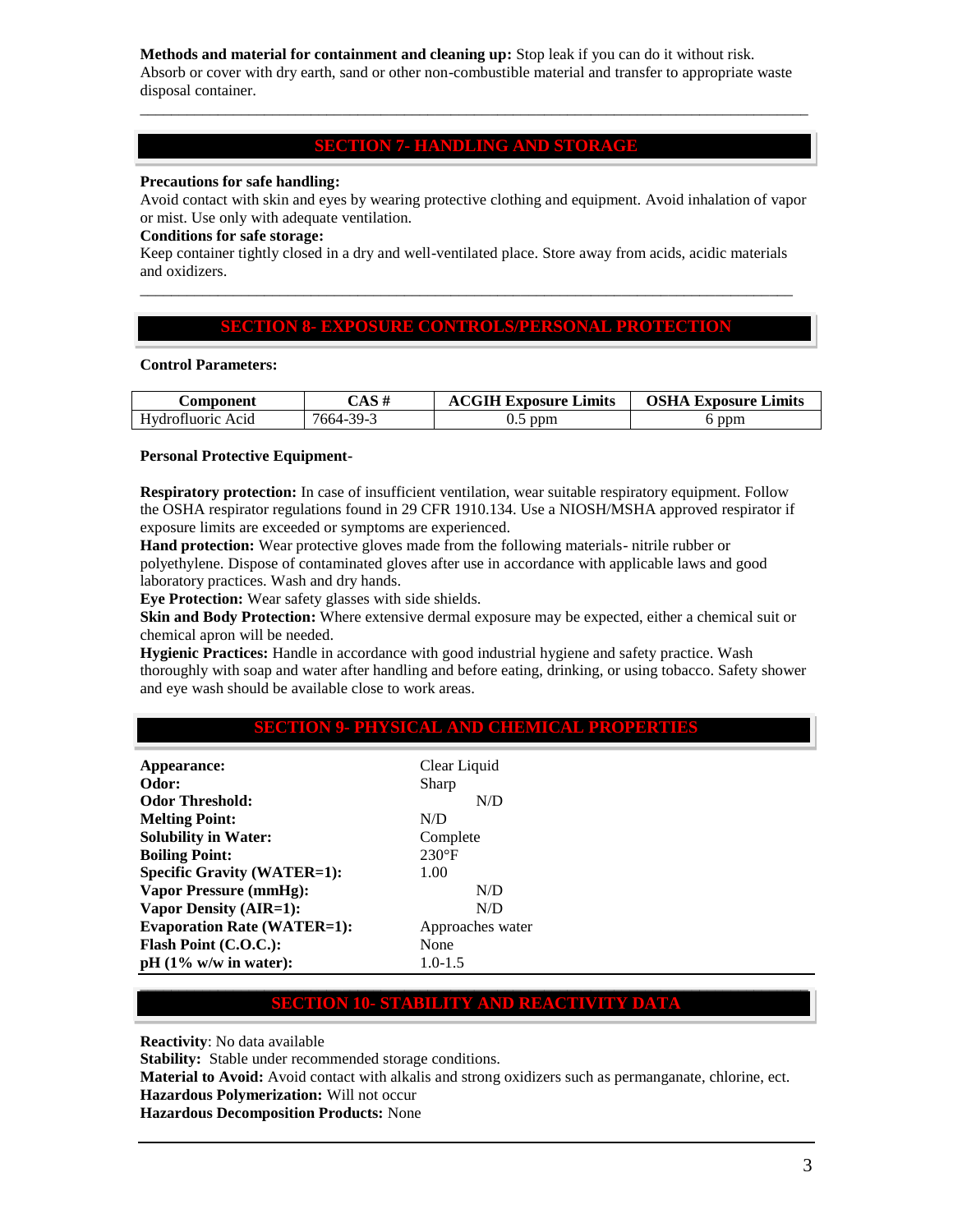#### **SECTION 11- TOXICOLOGICAL INFORMATION**

#### **Hydrofluoric Acid- (CAS 7664-39-3)-**

**Acute toxicity:** No data available

#### **Carcinogenicity:**

IARC: 3 - Group 3: Not classifiable as to its carcinogenicity to humans (Hydrofluoric acid)

ACGIH: No component of this product present at levels greater than or equal to 0.1% is identified as a carcinogen or potential carcinogen by ACGIH.

NTP: No component of this product present at levels greater than or equal to 0.1% is identified as a known or anticipated carcinogen by NTP.

OSHA: No component of this product present at levels greater than or equal to 0.1% is identified as a carcinogen or potential carcinogen by OSHA.

**Reproductive toxicity:** No data available

**Specific target organ toxicity - single exposure:** No data available

**Specific target organ toxicity - repeated exposure:** No data available

**Aspiration hazard:** No data available

## **Additional Information**

RTECS: Not available

Fluoride ion can reduce serum calcium levels possibly causing fatal hypocalcemia., Material can cause severe burns and blistering which may not be immediately painful or visible. The full extent of tissue damage may not exhibit itself for 12-24 hours after exposure., Material is extremely destructive to tissue of the mucous membranes and upper respiratory tract, eyes, and skin., necrosis of the skin.

## **SECTION 12- ECOLOGICAL INFORMATION**

**\_\_\_\_\_\_\_\_\_\_\_\_\_\_\_\_\_\_\_\_\_\_\_\_\_\_\_\_\_\_\_\_\_\_\_\_\_\_\_\_\_\_\_\_\_\_\_\_\_\_\_\_\_\_\_\_\_\_\_\_\_\_\_\_\_\_\_\_**

**Hydrofluoric Acid- (CAS 7664-39-3)-**

**Ecotoxicity:** No data available

**Persistence and degradability:** No data available

**Bioaccumulative potential:** No data available

**Mobility in soil:** No data available

# **SECTION 13- DISPOSAL CONSIDERATION**

**Further information:** Do not dispose of waste into sewer. Do not contaminate ponds, waterways or ditches with chemical or used container. Dispose of as hazardous waste in compliance with local and national regulations.

## **SECTION 14- TRANSPORT INFORMATION**

4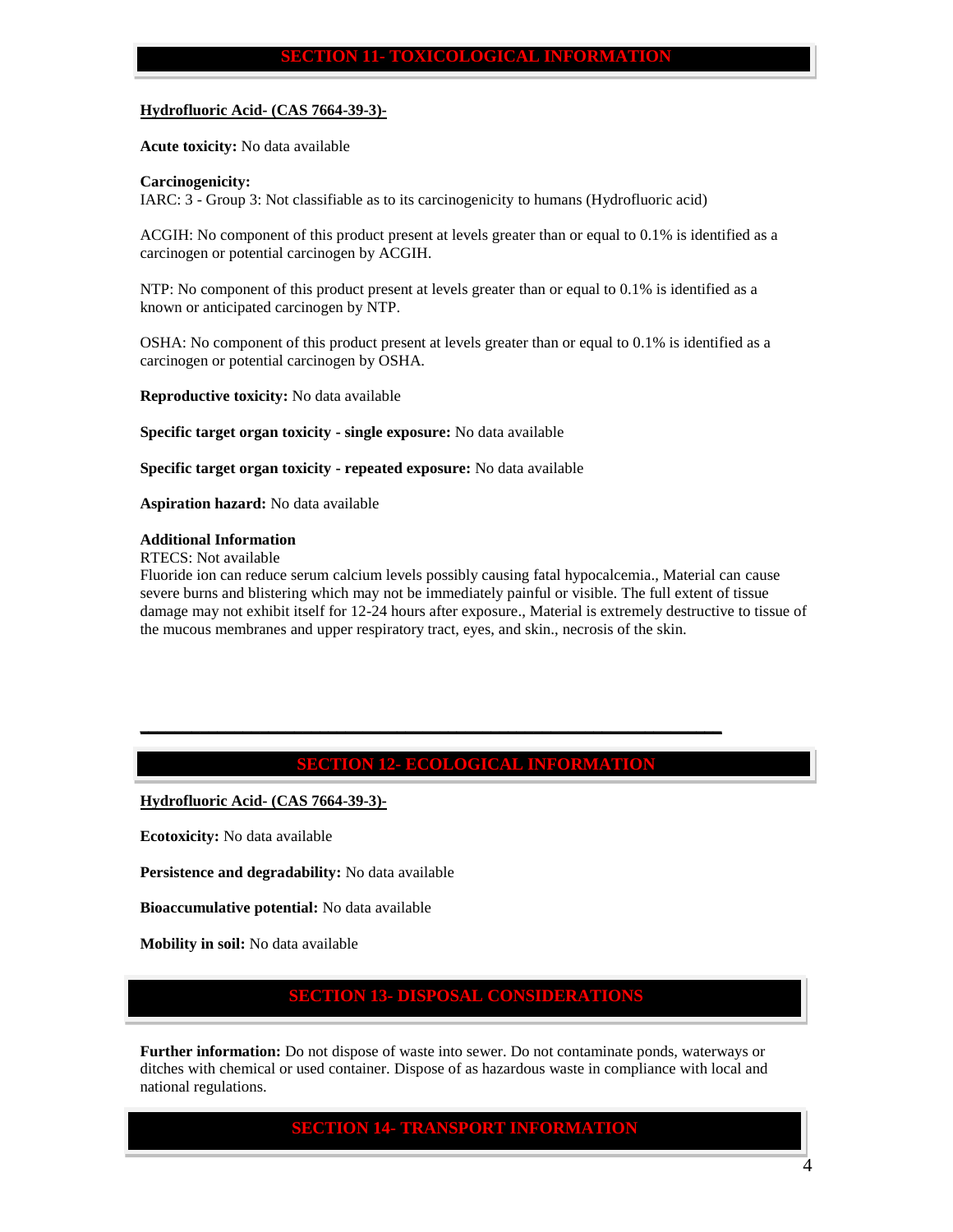Transport in accordance with all federal, state and local regulations.

**DOT-**

UN Number: UN 1790 UN proper shipping name: Hydrofluoric Acid Hazard class: 8, 6.1 Packing group: II

# **SECTION 15- REGULATORY INFORMATION**

**US federal regulations:** This product is a "Hazardous Chemical" as defined by the OSHA Hazard Communication Standard, 29 CFR 1910.1200.

**CERCLA Hazardous Substance List (40 CFR 302.4):**  Not listed

**SARA 304 Emergency release notification:** Not listed

**OSHA Specifically Regulated Substances (29 CFR 1910.1001-1050):**  Not listed.

**SARA 302 Extremely hazardous substance:**

Hydrofluoric acid (CAS 7664-93-3)

**SARA 313 (TRI reporting):**  Hydrofluoric acid (CAS 7664-93-3)

### **Other federal regulations-**

**Clean Air Act (CAA) Section 112 Hazardous Air Pollutants (HAPs) List:** Not regulated.

**Clean Air Act (CAA) Section 112(r) Accidental Release Prevention (40 CFR 68.130):**  Not regulated

## **US state regulations-**

**US. Massachusetts RTK - Substance List:**  Hydrofluoric acid (CAS 7664-93-3)

**US. New Jersey Worker and Community Right-to-Know Act:** Hydrofluoric acid (CAS 7664-93-3)

**US. Pennsylvania Worker and Community Right-to-Know Law:** Hydrofluoric acid (CAS 7664-93-3)

**US - California Proposition 65 - CRT: Listed date/Carcinogenic substance:**  Not listed.

# **SECTION 16- OTHER INFORMATION**

References: Not available Other Special Considerations: Not available